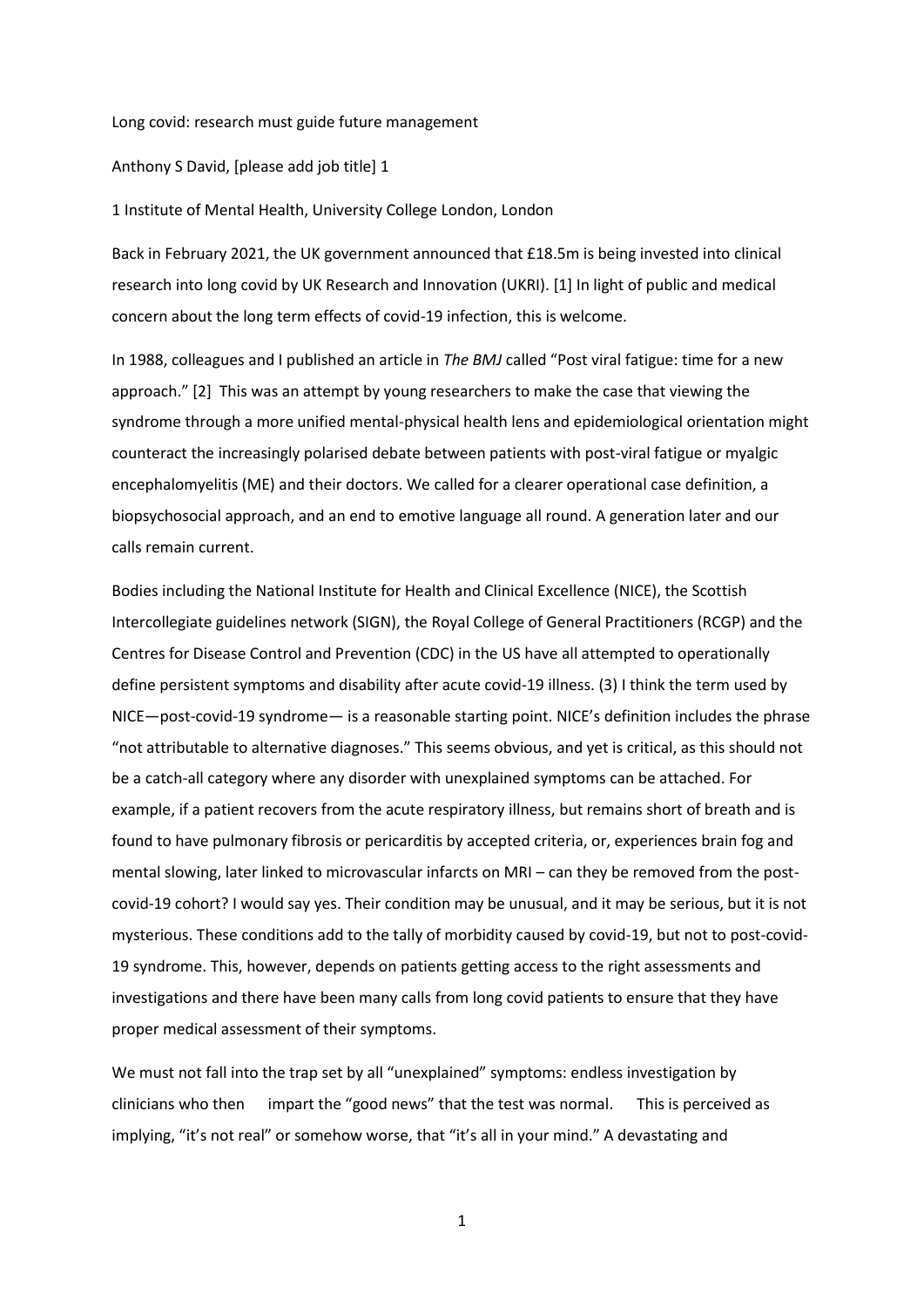embittering experience for many patients whose real symptoms persist, and ultimately unhelpful in reaching a solution.

One problem facing us is how best to help those who, after a reasonable round of specialist assessments, do not have an alternative diagnosis or an identifiable explanation for their condition. New research is therefore welcome, and will hopefully provide algorithms and minimum standards for such specialist assessments, help us gain a better understanding of the mechanisms, treatments, and care pathways for long covid, and develop a robust evidence base.

It was no surprise that covid-19 has become the focus for a renewed debate about post-viral fatigue. It happens every time a pathogen is discovered or re-discovered. Indeed back in 1988 it was the coxsackie virus that was attracting attention, with chronic brucellosis and Epstein-Barr virus and Lyme disease not far behind. While a novel coronavirus, mankind's experience of which is less than two-years old, may be capable of all sorts of unique medical harms, we should not lose sight of the variety of previous pathogens which have plausibly led to long term sequelae (especially fatigue). This suggests that for them to all lead to this outcome the mechanisms may be general and indirect and not unique to SARS-CoV-2.

Emerging evidence suggests that long-covid is as likely to follow mild and even unconfirmed infection as severe illness requiring hospitalisation and respiratory support, although populationbased studies on non-hospitalised cases are required to complete the picture. (7) The demographic risk factors for covid-19 illness: age, male sex, ethnic minority status, underlying medication conditions, etc., do not seem to apply to post-covid syndrome. (8,9) The importance of pre-covid response to infections and mental health has yet to be studied. This all points to the need to improve our understanding of post-covid syndrome. UKRI-funded research using established clinical databases and longitudinal cohorts should seek to clarify these questions.

Will the new long-covid multidisciplinary teams be the setting of a never-ending journey round in circles or will they have the courage to accept uncertainty? Increasing evidence shows organ damage and pathological changes post covid, and we must be aware of many patients who have severe and debilitating fatigue and have not been believed or offered much help at all. But we must also remain open minded that some multi-*symptom* presentations may not be due to hitherto unidentified multi-*system* pathologies (with negative investigations), but a singular mechanism of heightened awareness of bodily sensations and objective malfunctions. It's an hypothesis and therefore provisional but if articulated well in a clinical setting, with humility yet optimism, can lead to agreed new ways forward, which may be beneficial.

2